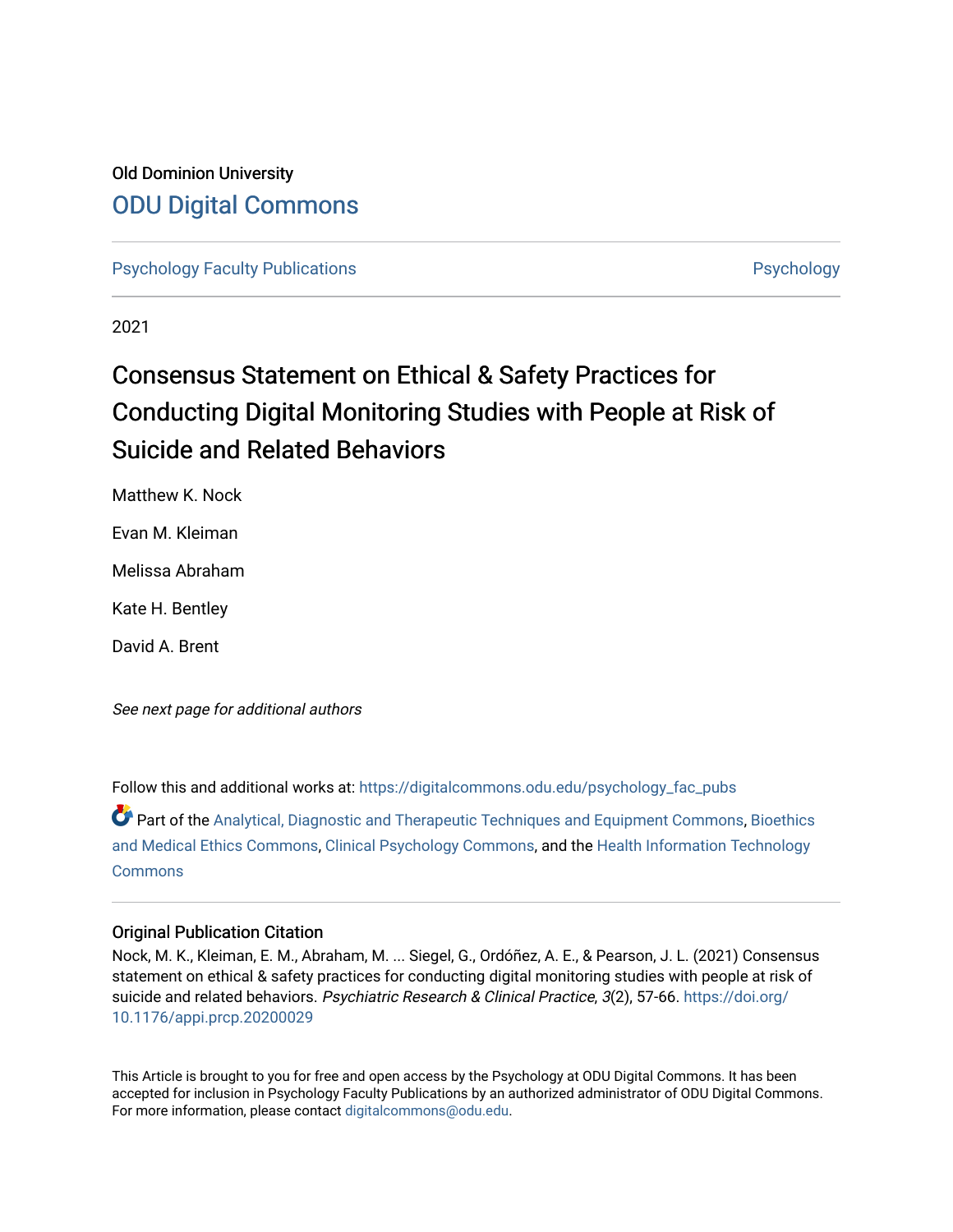### Authors

Matthew K. Nock, Evan M. Kleiman, Melissa Abraham, Kate H. Bentley, David A. Brent, Ralph J. Buonopane, Franckie Castro-Ramirez, Christine B. Cha, Walter Dempsey, John Draper, Catherine R. Glenn, Jill Harkavy-Friedman, Michael R. Hollander, Jeffrey C. Huffman, Hye In S. Lee, Alexander J. Millner, David Mou, Jukka-Pekka Onnela, Rosalind W. Picard, Heather M. Quay, Osiris Rankin, Shannon Sewards, John Torous, Joan Wheelis, Ursula Whiteside, Galia Siegel, Anna E. Ordóñez, and Jane L. Pearson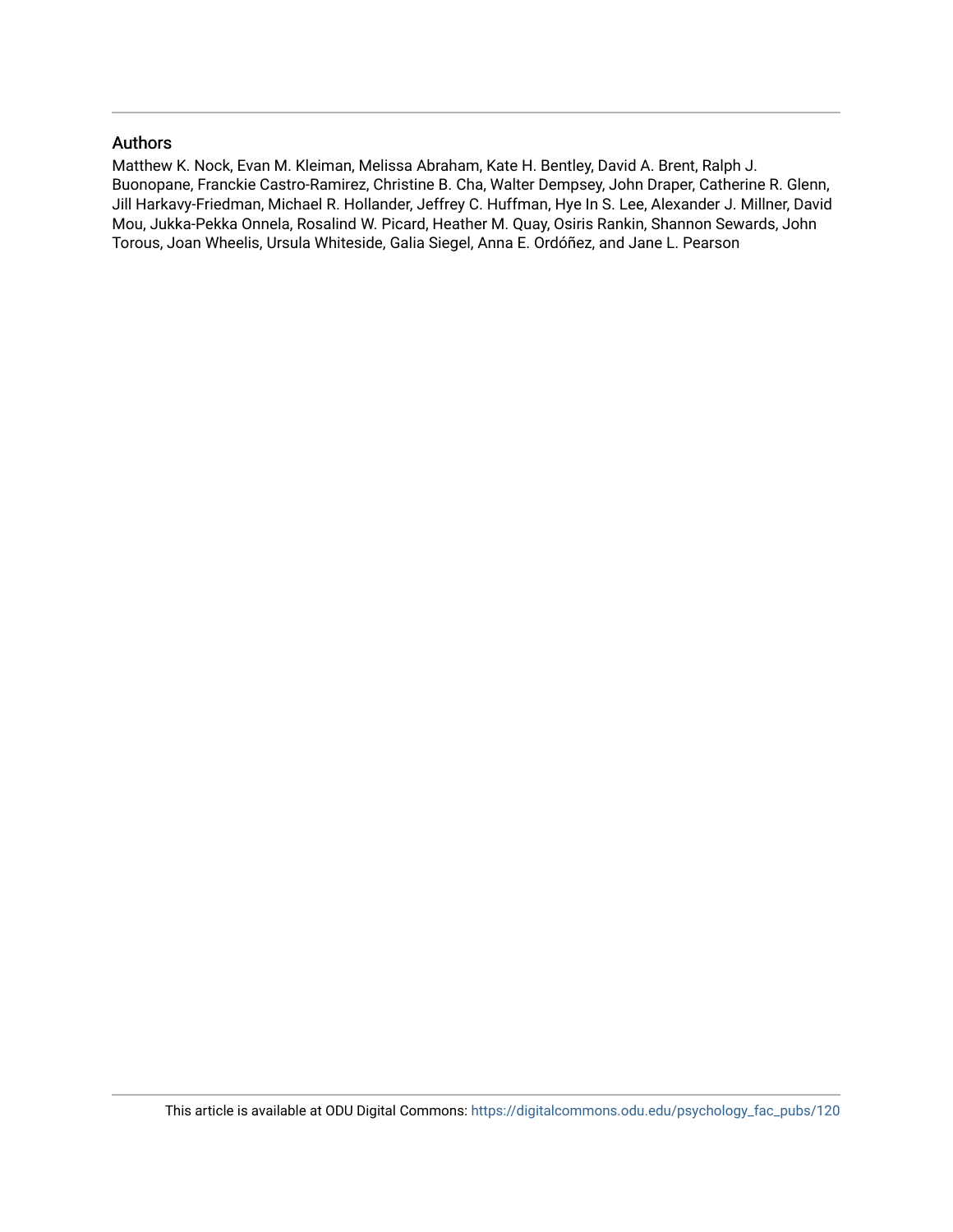# Consensus Statement on Ethical & Safety Practices for Conducting Digital Monitoring Studies with People at Risk of Suicide and Related Behaviors

Matthew K. Nock, Ph.D., Evan M. Kleiman, Ph.D., Melissa Abraham, Ph.D., Kate H. Bentley, Ph.D., David A. Brent, M.D., Ralph J. Buonopane, Ph.D., Franckie Castro‐Ramirez, A.M., Christine B. Cha, Ph.D., Walter Dempsey, Ph.D., John Draper, Ph.D., Catherine R. Glenn, Ph.D., Jill Harkavy‐Friedman, Ph.D., Michael R. Hollander, Ph.D., Jeffrey C. Huffman, M.D., Hye In S. Lee, B.S., Alexander J. Millner, Ph.D., David Mou, M.D., Jukka-Pekka Onnela, Ph.D., Rosalind W. Picard, Ph.D., Heather M. Quay, J.D., Osiris Rankin, A.M., Shannon Sewards, M.A., John Torous, M.D., Joan Wheelis, M.D., Ursula Whiteside, Ph.D., Galia Siegel, Ph.D., Anna E. Ordóñez, M.D., Jane L. Pearson, Ph.D.

Objective: Digital monitoring technologies (e.g., smartphones and wearable devices) provide unprecedented opportunities to study potentially harmful behaviors such as suicide, violence, and alcohol/substance use in real‐ time. The use of these new technologies has the potential to significantly advance the understanding, prediction, and prevention of these behaviors. However, such technologies also introduce myriad ethical and safety concerns, such as deciding when and how to intervene if a participant's responses indicate elevated risk during the study?

Methods: We used a modified Delphi process to develop a consensus among a diverse panel of experts on the ethical and safety practices for conducting digital monitoring studies with those at risk for suicide and related behaviors. Twenty‐four experts including scientists, clinicians, ethicists, legal experts, and those with lived experience provided input into an iterative, multi‐stage survey, and discussion process.

Results: Consensus was reached on multiple aspects of such studies, including: inclusion criteria, informed consent elements, technical and safety procedures, data review practices during the study, responding to various levels of participant risk in real-time, and data and safety monitoring.

Conclusions: This consensus statement provides guidance for researchers, funding agencies, and institutional review boards regarding expert views on current best practices for conducting digital monitoring studies with those at risk for suicide—with relevance to the study of a range of other potentially harmful behaviors (e.g., alcohol/substance use and violence). This statement also highlights areas in which more data are needed before consensus can be reached regarding best ethical and safety practices for digital monitoring studies.

*Psych Res Clin Pract. 2021; 3:57*–*66; doi: [10.1176/appi.](https://doi.org/10.1176/appi.prcp.20200029) [prcp.20200029](https://doi.org/10.1176/appi.prcp.20200029)*

The development of new technologies such as smartphones and wearable biosensors has provided unprecedented opportunities to study a wide range of mental health concerns and to improve their understanding, prediction, and prevention. The newfound ability to monitor people's thoughts, affect, and behavior in real‐time has the potential to significantly advance the understanding of potentially harmful behaviors that occur episodically in natural environments and to develop new just-in-time adaptive interventions ([1\)](#page-10-0) to help mitigate them. Perhaps the most concerning of such clinical high‐risk behaviors are suicide and its immediate precursors—suicidal thoughts and behaviors (STBs). Studies using digital monitoring of those at risk for STBs are increasing

#### **HIGHLIGHTS**

- � Digital monitoring technologies provide unprecedented opportunities to study potentially harmful behaviors such as suicide, violence, and alcohol/substance use in real-time, but also introduce myriad ethical and safety concerns
- � We convened a panel of expert scientists, clinicians, ethicists, legal experts, and those with lived experience provided input into an iterative, multi‐stage survey and discussion process
- � This study provides guidance for researchers, funding agencies, and institutional review boards regarding expert views on current best practices for conducting digital monitoring studies with those at risk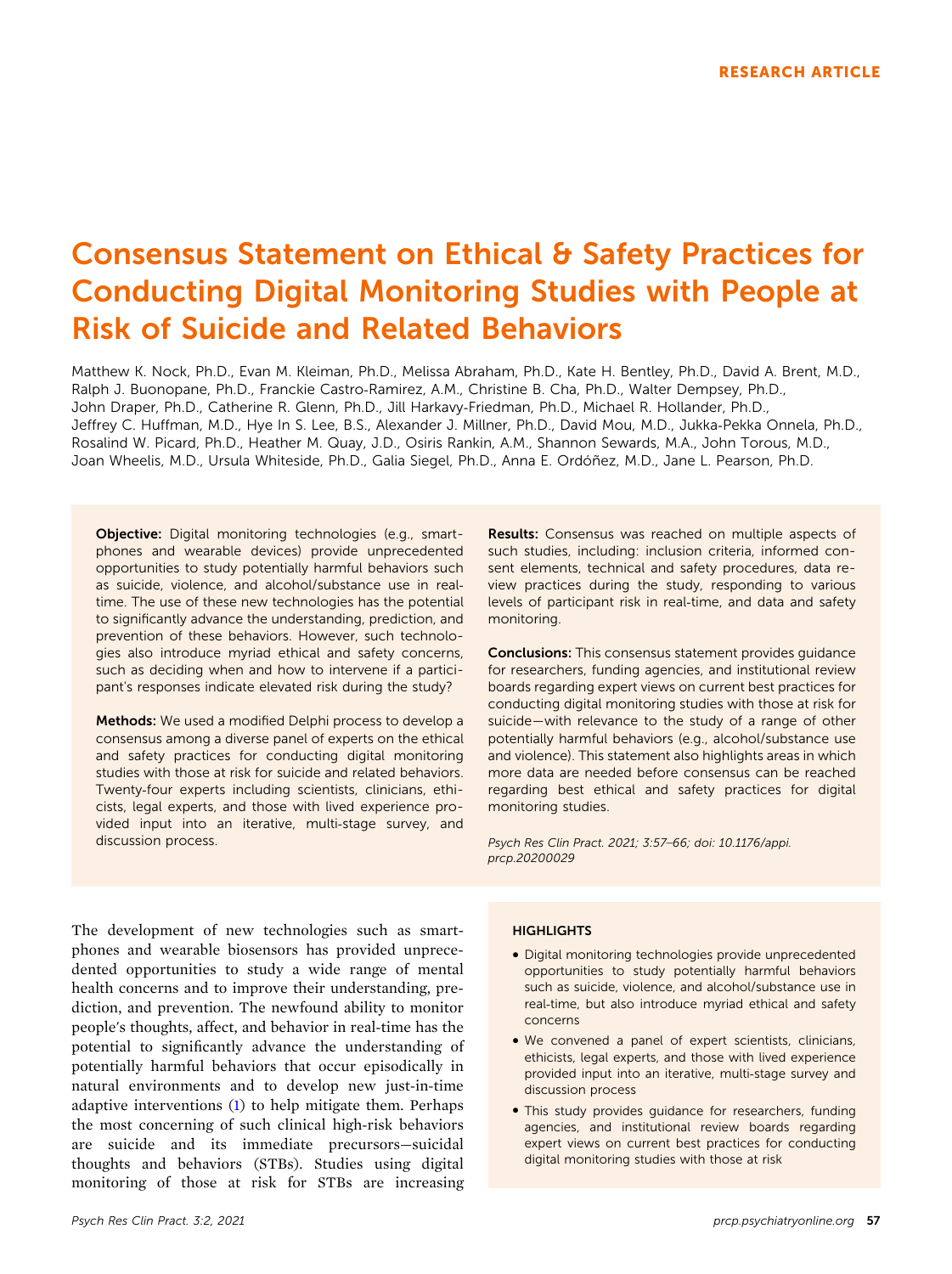exponentially in number in recent years ([2\)](#page-10-0). However, these newly available methods also present unprecedented scientific, methodological, clinical, ethical, and legal concerns. There has been no consensus among scientists, clinicians, and other stakeholders about best practices for conducting real‐time monitoring studies of those at risk for suicide and related behaviors, leaving these parties on their own to work through these issues and propose solutions.

Prior studies have provided valuable guidance for researchers, funding agencies, and institutional review boards (IRBs) in planning and carrying out research with those at risk for suicide  $(3-5)$ . Digital monitoring methods present a host of new factors for consideration. Whereas traditional assessment approaches ask participants to retrospectively report on the presence, characteristics, and risk of STBs over a period of weeks or months at a time, digital monitoring approaches and studies assess such outcomes *at that very moment* at which they occur and can do so repeatedly over periods of minutes, hours, days, and weeks. Moreover, some digital monitoring apps also allow the passive collection of data on participants' exact geolocation (e.g., GPS). This means that digital monitoring studies often can tell us not only *when* someone is at risk, but *where* someone is at the time of risk. Given these considerations, funding agencies, IRBs, and researchers commonly raise important participant safety and privacy questions to be considered and decided before, during, and after the conduct of such studies. For instance, what should researchers do when a participant's response suggests that they are at high or imminent risk for suicide at that very moment? Is an automated response sufficient to manage participant risk, or should there be a follow‐up by phone, text or e‐mail by a member of the research team to conduct a more thorough risk assessment to ensure appropriate and timely treatment?

Here we report on a consensus meeting that included leading scientists, clinicians, ethicists, legal experts, those with lived experience, and other interested stakeholders regarding the safe and ethical conduct of digital monitoring studies of those at risk for suicide and related behaviors. Our goals were to outline areas of consensus to provide guidance for those using digital monitoring to study suicidal and related behaviors, and to discover and discuss areas where there is not yet consensus to point toward key questions for future research on this topic.

#### **METHODS**

#### **Delphi Process**

We used a modified Delphi process to obtain expert opinions about the conduct of digital monitoring studies with those at risk for suicide and related behaviors. This approach has been used to obtain expert opinion and consensus across the medical and social sciences in areas where none yet exists  $(6-9)$ . Essential elements of the Delphi process include: assembling a team of experts

representing a broad range of perspectives, receiving iterative and anonymous assessments from these experts to obtain their candid and unbiased input, and group discussion of key issues facilitated by review of the anonymous and aggregated results to allow the group to consider all perspectives before final assessment of individual experts' views on the key issues.

#### *Identification of key issues/questions on this research topic.*

The first step in this modified Delphi process was to generate a list of key issues and questions on this research topic about which expert consensus was lacking. This was done via a thorough literature review followed by a series of discussions between two university‐based clinical scientists (Matthew K. Nock and Evan M. Kleiman) and National Institute of Mental Health (NIMH)‐based scientists (Jane Pearson, Galia Siegel, and Anna Ordóñez) who planned and organized the rest of the process. Our approach was to cast a broad net and to generate issues/ questions at each phase of the research process (outlined below).

*Panel selection.* The second step was to generate a diverse list of experts who could provide guidance on the range of issues/questions produced. The experts invited to participate represent the perspectives of those working in the areas of: science, clinical practice (inpatient/outpatient and child/adolescent/adult), bioethics/ legal/IRB, computer science, statistics, funding agencies (federal and private), and those with personal/lived experience with STBs. We invited 23 experts to participate in this process. To increase the diversity of perspectives included, we also invited four post-doctoral and two pre‐doctoral research fellows, each of whom had multiple years of experience working in this area, for a total of 29 invitees.

*Survey: Round 1.* The third step was to develop and send a 19‐item survey to all invited participants. These questions focused on two time periods: (1) issues to consider before data collection begins (described in detail in Table [1](#page-4-0)) and (2) issues to consider during data collection (described in detail in Table [2\)](#page-6-0). Consistent with suggested guidelines for Delphi surveys, [\(8,](#page-10-0) 9) this survey was conducted anonymously to get participants' unbiased responses to each question. When possible, questions included response options that could be easily quantified (e.g., no/yes, check all that apply) to facilitate efforts to reach a consensus. All questions also included an open‐ended response option so that participants could provide more nuanced responses if the response options did not adequately capture their perspective. Administration of this survey and all procedures described here were approved by the Harvard University IRB. An anonymous link to the survey was e‐mailed to all 29 invitees. Twenty‐four (82.8%) participants completed the survey.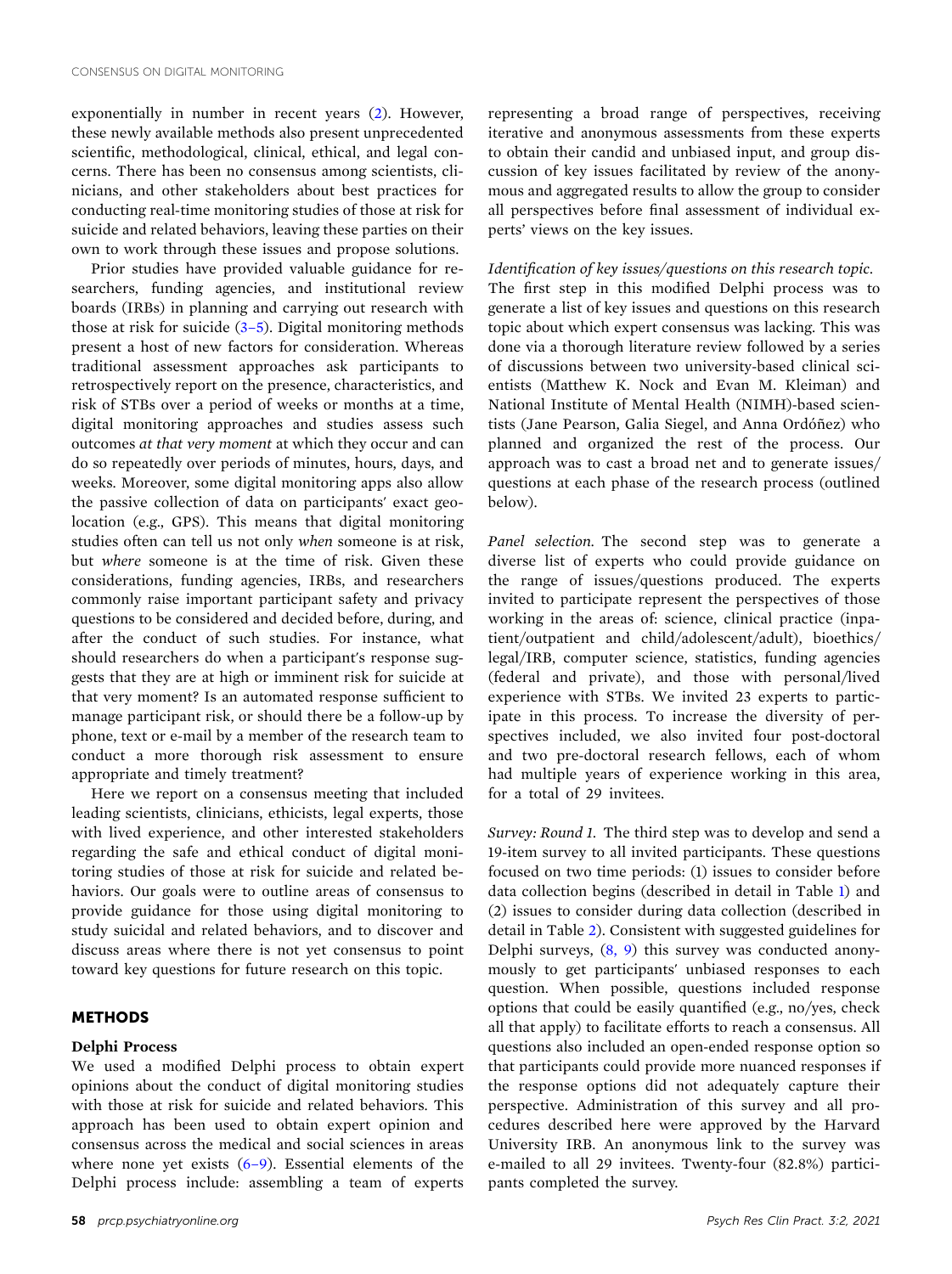<span id="page-4-0"></span>

| TABLE 1. Issues to consider before data collection begins in digital monitoring studies of those at risk for suicide and related |  |  |  |
|----------------------------------------------------------------------------------------------------------------------------------|--|--|--|
| behaviors                                                                                                                        |  |  |  |

| <b>Issue</b>                          | Question                                                                                                           | Answer                                                                                                                                                                                                                                                    |                           |                         |
|---------------------------------------|--------------------------------------------------------------------------------------------------------------------|-----------------------------------------------------------------------------------------------------------------------------------------------------------------------------------------------------------------------------------------------------------|---------------------------|-------------------------|
| Exclusion of                          | Should any potential participants be excluded due                                                                  | No, we should be collecting data from everyone,                                                                                                                                                                                                           |                           | 90.5%                   |
| participants                          | to elevated risk of suicide? (Select one)                                                                          | even those at the highest levels of suicide risk<br>Yes, people who are too high risk should not<br>participate in research                                                                                                                               |                           | 9.5%                    |
| Conditions to staying<br>in the study | Should there be certain conditions participants<br>must agree to in order to enter/stay in a study,                | No, we can encourage people to do these things<br>but should not set any such conditions                                                                                                                                                                  |                           | 85.7%                   |
|                                       | such as agreeing that they will go to treatment<br>sessions or call a hotline when at high risk?<br>(Select one)   | Yes, there should be conditions participants must<br>agree to enter/stay in the study                                                                                                                                                                     |                           | 14.3%                   |
| Informed Consent                      | Should participants be explicitly informed of the<br>following during informed consent? (Select all<br>that apply) | Whether responses can trigger follow-up and/or<br>intervention actions by the research team and/or<br>clinicians, which may include breaking of<br>confidentiality                                                                                        |                           | 100%                    |
|                                       |                                                                                                                    | Information that the participant should not rely on<br>the study monitoring to keep them safe/alive                                                                                                                                                       |                           | 100%                    |
|                                       |                                                                                                                    | Information about who will have access to their<br>data including third party software developers to<br>improve their app product                                                                                                                         |                           | 100%                    |
|                                       |                                                                                                                    | How often researchers will check participants'                                                                                                                                                                                                            |                           | 95.2%                   |
|                                       |                                                                                                                    | responses<br>Circumstances under which the subject's<br>participation may be terminated by the<br>investigator without regard to the subject's<br>consent                                                                                                 |                           | 95.2%                   |
|                                       |                                                                                                                    | Who to contact in case of crisis<br>Information that there can be technology failures<br>Information that the participant won't be<br>automatically hospitalized if their responses<br>trigger a follow up assessment by the research<br>team             |                           | 95.2%<br>95.2%<br>90.5% |
|                                       |                                                                                                                    | How and what information will be shared with<br>participants and others if confidentiality is<br>breached<br>What risk monitoring activities and interventions will 76.2%<br>be taking place                                                              |                           | 90.0%                   |
| <b>Issue</b>                          | Question                                                                                                           | Answer                                                                                                                                                                                                                                                    | <b>Adults Adolescents</b> |                         |
| Contact<br>information                | What contact information, including collateral contact<br>information, should studies be required to collect?      | Participant cell phone<br>number                                                                                                                                                                                                                          | 100%                      | 95.2%                   |
|                                       | (Select all that apply)                                                                                            | Parent contact information                                                                                                                                                                                                                                |                           | 90.5%                   |
|                                       |                                                                                                                    | Participant home address                                                                                                                                                                                                                                  | 88.9%                     | 76.2%                   |
|                                       |                                                                                                                    | Participant email address<br>Collateral contact                                                                                                                                                                                                           | 83.3%<br>72.2%            | 71.4%<br>61.9%          |
|                                       |                                                                                                                    | Multiple collateral contacts                                                                                                                                                                                                                              | 38.9%                     | 33.3%                   |
|                                       |                                                                                                                    | Participant's clinician                                                                                                                                                                                                                                   | 27.8%                     | 28.6%                   |
|                                       |                                                                                                                    | Participant's social media                                                                                                                                                                                                                                | 11.1%                     | 9.5%                    |
|                                       |                                                                                                                    | account(s)                                                                                                                                                                                                                                                |                           | 0%                      |
|                                       |                                                                                                                    | None<br>Answer                                                                                                                                                                                                                                            | 14.3%                     |                         |
| <b>Issue</b><br>Technological and     | Question<br>Which issues should researchers address BEFORE                                                         |                                                                                                                                                                                                                                                           |                           |                         |
| safety procedures                     | data collection begins in a real-time monitoring<br>study?                                                         |                                                                                                                                                                                                                                                           |                           |                         |
|                                       | Technology (select all that apply)                                                                                 | Figure out what to do when technology fails<br>Test the alert system<br>In a standardized manner, go over items of<br>incidental data collection (medical information,<br>voice, video) being obtained and the process of<br>alerting and collecting data |                           | 100%<br>100%<br>100%    |
|                                       |                                                                                                                    | Determine how to store and potentially share<br>location data                                                                                                                                                                                             |                           | 95.2%                   |

*continued*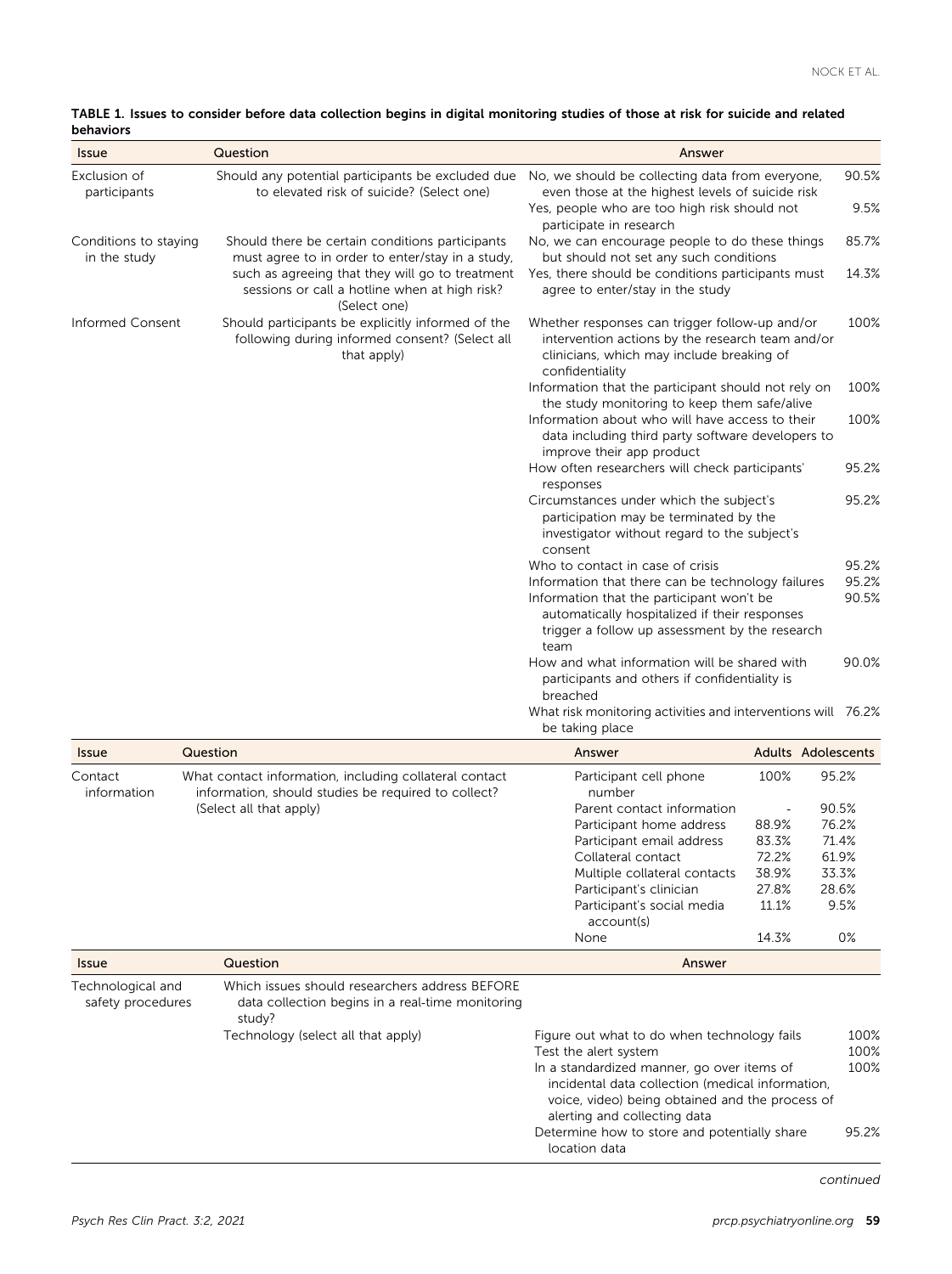TABLE 1. *continued*

| <b>Issue</b> | Question                       | Answer                                                                                                                             |       |
|--------------|--------------------------------|------------------------------------------------------------------------------------------------------------------------------------|-------|
|              | Safety (select all that apply) | Provide the participant with emergency contact<br>information                                                                      | 100%  |
|              |                                | Determine what criteria should be used to<br>delineate specific criteria for triggering further<br>risk assessment or intervention | 100%  |
|              |                                | Train study staff with risk assessment protocol for<br>assessing and responding to participant suicidal<br>ideation and behavior   | 100%  |
|              |                                | Solicit feedback from participant about their<br>desired response from research team for varying<br>levels of risk                 | 55.0% |

*Consensus meeting.* In the fourth step, all invitees were invited to attend a day‐long, face‐to‐face meeting co‐hosted by researchers from Harvard University and NIMH. Twenty‐seven of the 29 invitees attended (93.1%). Each invitee presented information about their experience and/ or perspectives in this area. We then shared the aggregated results of the Survey: Round 1 and talked through each topic assessed in the survey in detail.

*Survey: Round 2.* In the fifth and final step in this process, we modified the survey based on the previous round of responses (e.g., clarifying questions in places where there was confusion about what was being asked) and on the discussion at the face‐to‐face meeting. The updated survey re‐administered the first 13 items of the prior survey (because we had complete consensus on the final 6 items) with several modifications. We sent this version of the survey to the 27 people who participated in the face-toface meeting (and had the benefit of the extended discussion about these issues), of whom 21 (77.8%) participants completed the survey.

#### **Data Analysis**

Here we report the results from each of the final questions asked of this panel of experts. There currently is no agreed upon standard regarding what constitutes a "consensus" using the Delphi process (irony noted: no consensus on consensus). Given the standard convention in the social and health sciences for considering agreement of 70% or higher to represent an acceptable level of agreement for inter-rater reliability, response rates, validity, and so on, we considered agreement of 70% or higher to represent "agreement" (i.e., consensus) and 80% or higher to represent "strong agreement."

#### **RESULTS**

#### **Issues to Consider Before Data Collection Begins**

The panel of experts raised and discussed a range of issues that encompass decisions about, and interactions with, potential study participants before data collection begins. These included issues regarding who to enroll in a study, under what conditions, what information to include in the informed consent process, how much contact information to collect from participants, and what technical and safety procedures to set in place.

*Exclusion of participants.* The first question addressed by the panel was whether any potential participants should be excluded from real-time monitoring studies due to elevated risk of suicide. There was strong agreement that researchers should aim to collect data from those even at the highest levels of risk, and thus that potential participants should not be excluded solely due to high level of suicide risk. This perspective was endorsed by 19/21 experts (90.5%). Two people (9.5%) thought that those at very high risk of STBs should be excluded because they might be "unable to agree to seek crisis care" or "unable to respond to ecological momentary assessment prompts."

*Conditions for enrolling in the study.* There also was strong agreement (85.7% of experts) that there should not be any conditions that participants must agree to in order to enroll in a real-time monitoring study, such as agreeing to be in treatment or call a hotline when at high risk. Experts also indicated that such contingencies would be difficult to enforce, would not increase participant safety, and seem intended to protect the researcher/institution more than the participant. The 14.3% of experts who indicated that participants should agree to some conditions to enter or remain in the study all endorsed that those should include: (a) agreeing to call a hotline or seek other help when at high risk, (b) agree to access a clinician when at imminent risk, and (c) agree to provide data with some frequency. At least one expert also endorsed each of the following: agreeing to have a safety plan, providing collateral contact information, and getting permission from their current clinician (if they have one) to participate.

*Informed consent.* The panel reached consensus on 10 elements that should be conveyed to participants during the consent process (i.e., written in the consent form and conveyed to the participant verbally when possible). There was strong consensus for nine of these elements (Table [1](#page-4-0)), with consensus, but some divergence of opinion, regarding whether participants should be informed about what risk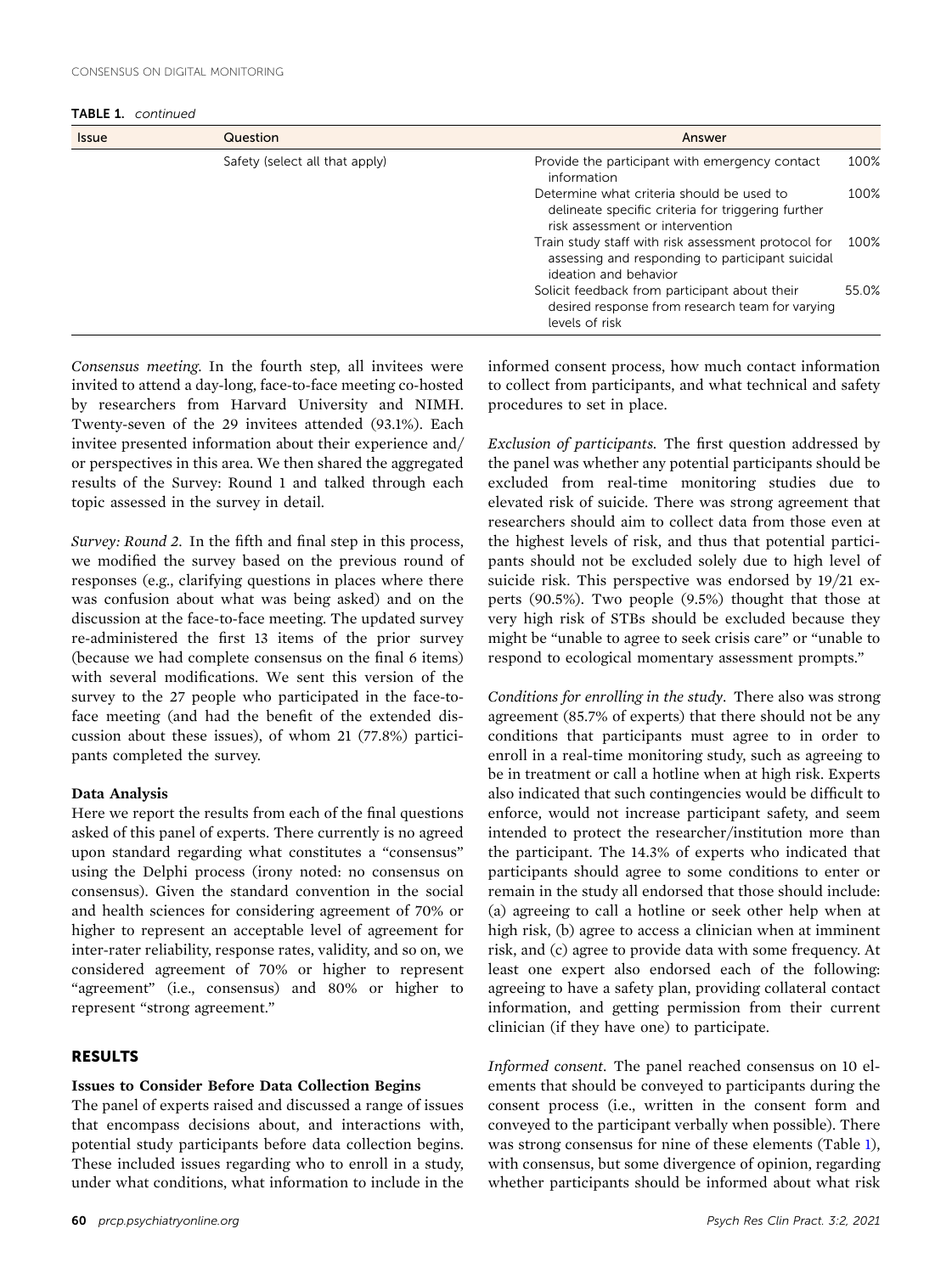#### <span id="page-6-0"></span>TABLE 2. Issues to consider during data collection in digital monitoring studies of those at risk for suicide and related behaviors

| <i><u><b>Issue</b></u></i>                 | Question                                                                                                                                                                                              |                                                                                                                                                                                                                                                                              | Answer                                                                                                               |                                                   |                                                   |
|--------------------------------------------|-------------------------------------------------------------------------------------------------------------------------------------------------------------------------------------------------------|------------------------------------------------------------------------------------------------------------------------------------------------------------------------------------------------------------------------------------------------------------------------------|----------------------------------------------------------------------------------------------------------------------|---------------------------------------------------|---------------------------------------------------|
| Frequency of reviewing<br>participant data | If available technology is not able to alert researchers in real time, how often<br>should participant data be reviewed by a human on the research team for risk<br>assessment purposes? (Select one) |                                                                                                                                                                                                                                                                              | More than two times a day<br>Twice every day<br>Once every day<br>Every weekday<br>Less than once a day              |                                                   | 5.3%<br>21.1%<br>31.6%<br>31.6%<br>10.5%          |
| Determining risk level                     | What key pieces of information should researchers collect to determine a<br>participant's level of risk? (Select all that apply)                                                                      |                                                                                                                                                                                                                                                                              | Level of intent to die<br>Presence of suicide plan<br>Access to suicide plan/method<br>Level of desire to die        |                                                   | 94.4%<br>94.4%<br>88.9%<br>83.3%                  |
| Length of response window                  | When the research team learns that the participant is at "imminent risk," what is the<br>longest acceptable time window to respond? (Select one)                                                      |                                                                                                                                                                                                                                                                              | Presence of any suicidal ideation (no/yes)<br>Within 6 h<br>Within 12 h<br>Within 24 h<br>Within 48 h<br>Within 72 h |                                                   | 66.7%<br>22.2%<br>50.0%<br>22.2%<br>$0\%$<br>5.6% |
|                                            |                                                                                                                                                                                                       |                                                                                                                                                                                                                                                                              |                                                                                                                      |                                                   | <b>Risk level</b>                                 |
| <b>Issue</b>                               | Question                                                                                                                                                                                              |                                                                                                                                                                                                                                                                              | Answer                                                                                                               | Low/<br>Moderate                                  | High                                              |
| Potential<br>interventions<br>that apply)  | What action/intervention should be taken in each case? (Select all Pop up message with suggestions to call a suicide hotline/crisis line                                                              | such as family                                                                                                                                                                                                                                                               | Pop up message with suggestion to contact participant's supports                                                     | 66.7%<br>66.7%                                    | 66.7%<br>50.0%                                    |
|                                            |                                                                                                                                                                                                       | Pop up message with suggestion to call clinician<br>Pop up message with personalized safety plan instructions<br>Pop up automated/interactive risk assessment<br>Research team contacts participant for risk assessment<br>Research team calls 911 to request wellness check |                                                                                                                      | 61.1%<br>61.1%<br>44.4%<br>11.1%<br>5.5%          | 61.1%<br>77.8%<br>77.8%<br>94.4%<br>50.0%         |
| <b>Issue</b>                               | Question                                                                                                                                                                                              | Answer                                                                                                                                                                                                                                                                       | Automated is sufficient                                                                                              |                                                   | Human outreach<br>needed                          |
|                                            | At what level is an automated intervention sufficient and at which level of risk is<br>human out-reach required? (Select one option for each row)                                                     | Low risk<br>Moderate risk<br>High/imminent risk                                                                                                                                                                                                                              | 100%<br>80.0%<br>20.0%                                                                                               |                                                   | 0%<br>20.0%<br>80.0%                              |
| <b>Issue</b>                               | Question                                                                                                                                                                                              | Answer                                                                                                                                                                                                                                                                       |                                                                                                                      |                                                   | Adult Adolescent                                  |
| Steps for reaching out to<br>participants  | If you believe that human outreach is required, what steps<br>should be taken if a participant is not reachable by the<br>research team? (select all that apply)                                      | upon during consent process<br>Notify parent<br>Notify collateral contact<br>Contact clinician<br>Call 911 and send ambulance team to participant<br>Do nothing                                                                                                              | Formulate a personalized risk plan beforehand that is agreed                                                         | 85.0%<br>20.0%<br>65.0%<br>20.0%<br>30.0%<br>5.0% | 80.0%<br>90.0%<br>65.0%<br>30.0%<br>30.0%<br>5.0% |
| Question<br><b>Issue</b>                   |                                                                                                                                                                                                       |                                                                                                                                                                                                                                                                              | Answer                                                                                                               |                                                   |                                                   |

*continued*

NOCK ET AL.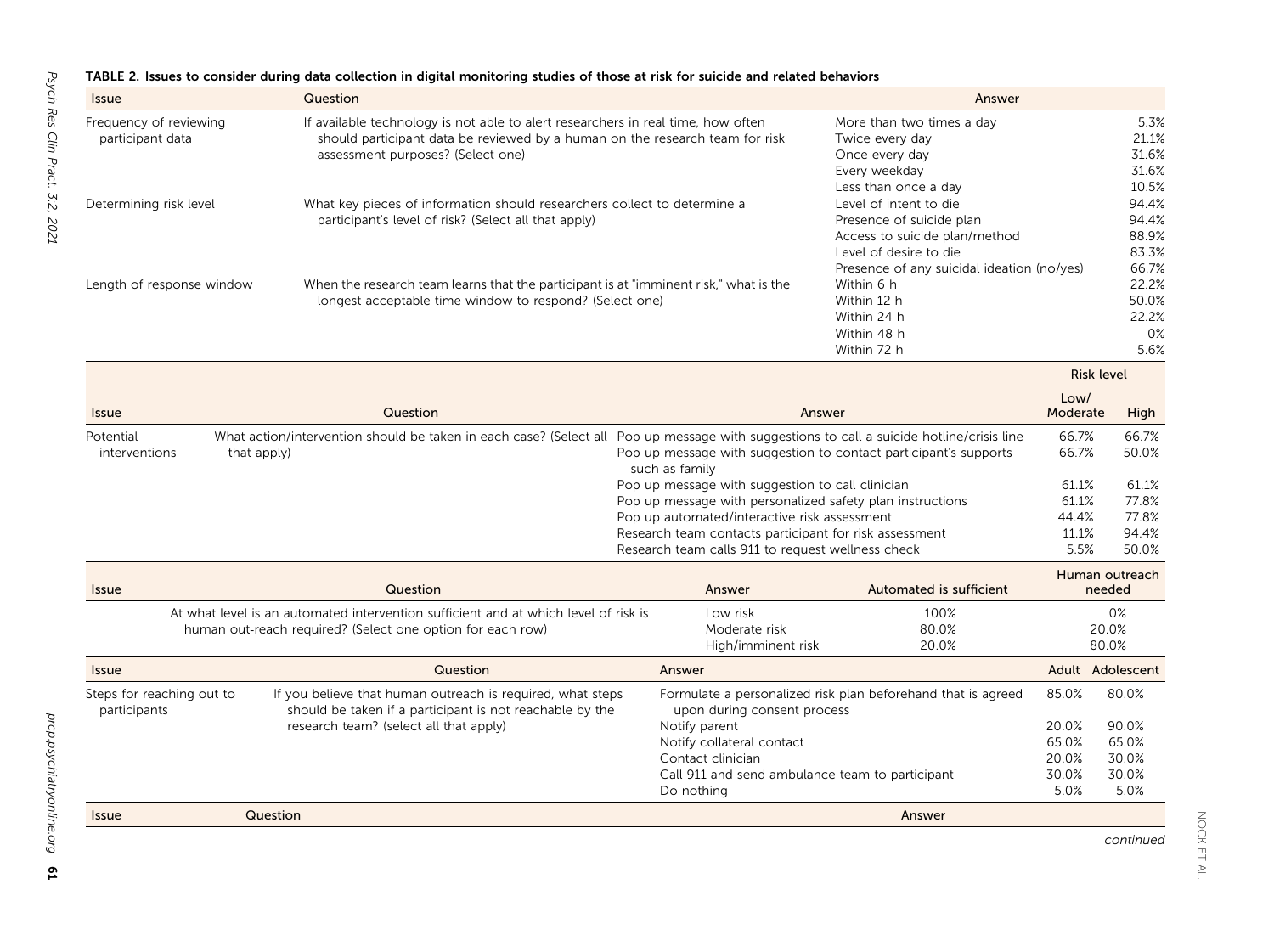| TABLE 2. continued   |                                                                                                               |                                                                                             |                         |
|----------------------|---------------------------------------------------------------------------------------------------------------|---------------------------------------------------------------------------------------------|-------------------------|
| Issue                | Question                                                                                                      | Answer                                                                                      |                         |
| Participant removal  | rom the study due to elevated risk or<br>Should participants be removed fr<br>clinical severity? (Select one) | No, we should be collecting data from everyone. Even those at the<br>highest levels of risk | 100%                    |
|                      |                                                                                                               | Yes, people who are too high risk should not participate in research                        | ŏ                       |
| Data and safety      | Should all real-time monitoring studies have a                                                                | No, DSMBs or ISMs are not needed for such studies                                           | 31.6%                   |
| monitoring           | DSMB or ISM? (Select one)                                                                                     | Yes, but DSMBs or ISMs should be required                                                   | 47.4%                   |
| boards & independent |                                                                                                               | only for such studies with participants at high risk for suicide                            |                         |
| safety monitors      |                                                                                                               | Yes, DSMBs or ISMs should be required for all such studies                                  | 21.1%                   |
| DSMB/ISM members     | required<br>What DSMB members should be                                                                       | Expert in managing suicide risk                                                             | 91.7%                   |
|                      | for real-time monitoring type studies? (Select all that apply)                                                | Someone with an understanding of the technology                                             | 58.3%<br>41.7%<br>33.3% |
|                      |                                                                                                               | Licensed clinician                                                                          |                         |
|                      |                                                                                                               | Community member (someone with lived experience)                                            |                         |
|                      |                                                                                                               | Legal expertise in the field of psychiatry                                                  | 25.0%                   |
| Data security        | What are minimal standards for data                                                                           | Secure web-based platforms                                                                  | 94.4%                   |
|                      | security? (Select all that apply)                                                                             | Deidentified data storage                                                                   | 83.3%                   |
|                      |                                                                                                               | HIPAA compliant platform                                                                    | 77.8%                   |
|                      |                                                                                                               |                                                                                             |                         |

Abbreviations: DSMB, Data and Safety Monitoring Boards; ISM, Independent Safety Monitor. Independent Safety Monitor ΣŠ, Boards; Monitoring Data and Safety USMB, Abbreviations: monitoring activities and interventions may be taking place in the study. Some experts believed that efforts to monitor and intervene during high‐risk situations may be compromised if participants are made aware of the specifics of potential monitoring approaches or interventions, whereas others did not share this concern.

*Contact information.* There was strong agreement that investigators conducting digital monitoring studies should have some method of contacting participants in the event of elevated risk, including: participant phone number, parent contact information (in the case of child/adolescent participants), home address, and email address. There also was agreement that investigators should obtain contact information for at least one collateral person who could help reach the participant in times of increased risk. There was not a consensus on a requirement for multiple collaterals, participants' clinicians' contact information, or having access to participants' social media accounts as a means of communicating. Two notable exceptions to the need for participant or collateral contact information are studies of hospital inpatients and those recruited anonymously online. In the former, hospital staff should be alerted if a participant reports elevated risk. In the latter, referrals to higher levels of care may be made in an automated message/referral.

*Technological and safety procedures.* There was strong agreement on seven different technological and safety procedures that investigators should conduct before beginning a digital monitoring study in this area (Table [1](#page-4-0)). Several experts suggested that investigators should solicit feedback from participants about their desired response from the investigative team for various levels of risk; however, there was not a consensus on this point, as other experts did not believe that having individual‐level risk responses is feasible for larger studies.

### **Issues to Consider During Data Collection**

The most challenging aspects of conducting digital monitoring research with people at elevated risk for suicide and related behaviors involve determining when and how to monitor participant data and manage suicide risk. The panel of experts spent most of its time discussing issues in this area, including how frequently to check participant data, how quickly to respond to those at elevated risk, how to define and respond to elevated risk, as well as issues of study monitoring and data security.

*Frequency of reviewing participant data.* Investigators may have access to software platforms that allow for continuous, real‐time monitoring of study data. In some instances, real-time monitoring of data is not possible (e.g., a survey app does not have the ability to automatically alert the research team when a participants' response crosses a specified threshold, or if data are only uploaded when a Wi‐Fi connection is available). Regardless, the panel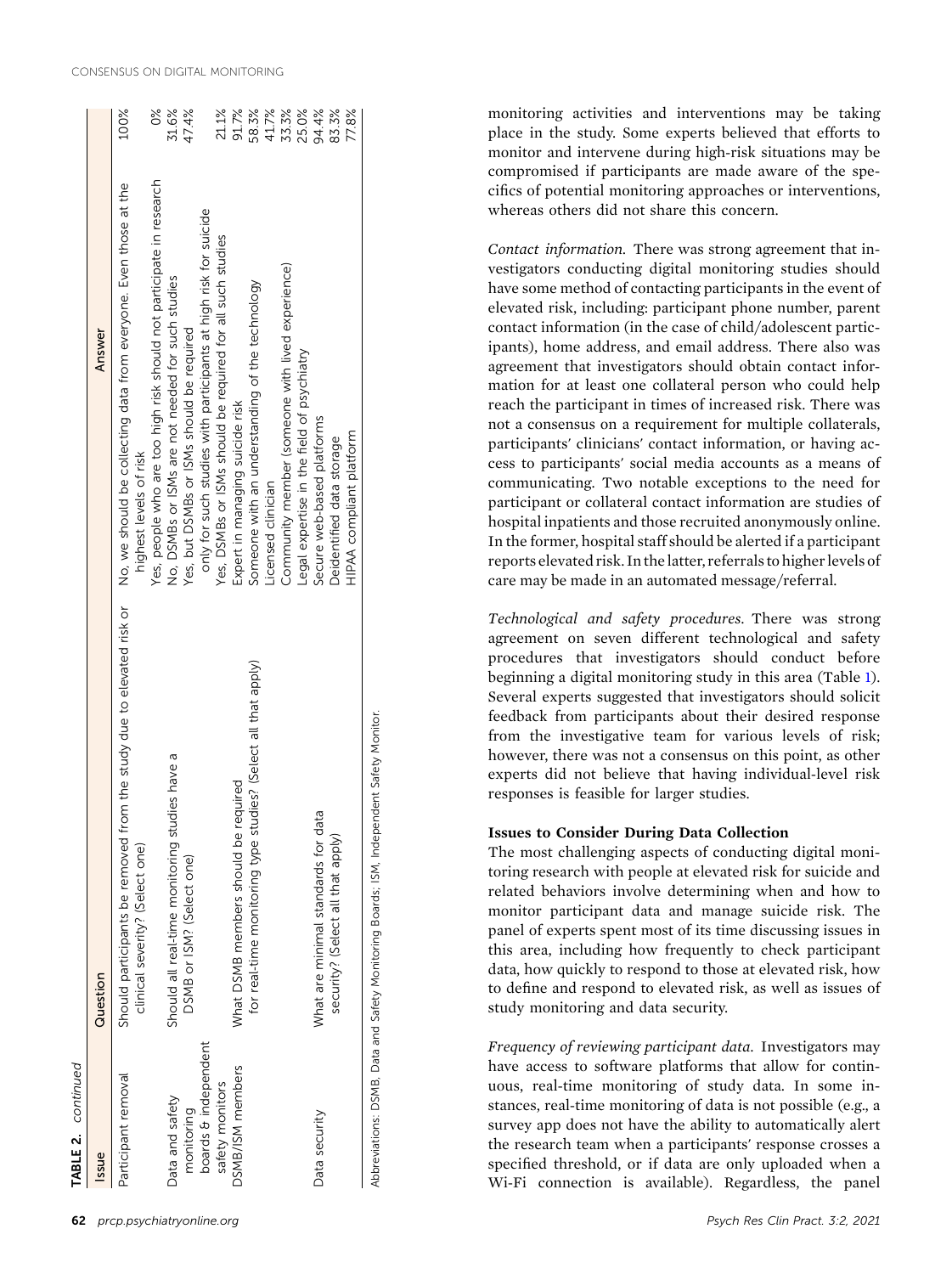<span id="page-8-0"></span>TABLE 3. Main points of consensus in digital monitoring studies of those at risk for suicide and related behaviors

Researchers conducting real‐time monitoring studies of those at risk for suicide and related behaviors should strive to:

- 1. Not exclude participants soley on the basis of elevated clinical severity or suicide risk.
- 2. Not exclude or remove participants who are not willing or able to meet pre‐specified conditions for participant or help‐seeking (e.g., remaining in treatment or calling a hotline when at high risk).
- 3. Provide participants with explicit information about key elements of study procedures during the informed consent process.
- 4. Collect and retain (during the real-time monitoring period) contact information (phone, email, and home address) from both the participant and at least one collateral to facilitate contacting participants during periods of perceived elevated risk.
- 5. Address key aspects of technology use and participant safety before proceeding with data collection.
- 6. Review participant survey responses at least once every weekday.
- 7. Respond to those determined to be at "imminent risk" for suicide within 12 h of learning of this risk.
- 8. Collect data about suicidal desire, intent, plan to determine participants' level of risk.
- 9. Respond to participants determined to be at high or "imminent" risk for suicide with automated risk assessments, safety plans, and human outreach (depending on risk and type of study) as soon as possible.
- 10. Store data in de‐identified form, in secure servers, and in compliance with HIPAA guidelines. In cases in which data safety and monitoring boards are used they should include at least one person with expertise managing suicide risk.

agreed that the research team should have a protocol specifying the frequency with which a team member would check the data for high‐risk responses. There was strong agreement (89.5%) that in such instances data should be reviewed at least every weekday (Table [2](#page-6-0)). There was not consensus regarding how frequently data should be reviewed within shorter windows.

*Determining risk level.* Much of the in‐person meeting was spent discussing how to determine a participant's level of current risk (e.g., low, moderate, high, and imminent) at a given assessment point. Although there was no consensus on how to do this—as is the case with suicide risk assess-ment more generally [\(10](#page-10-0))—there was strong agreement on the pieces of information that researchers should collect to determine risk level: current level of desire to die, level of intent to die, presence of a suicide plan, and access to the planned method. Importantly, the group noted that self‐ report of each of these aspects of suicidal thinking/intention is not necessarily indicative of high probability of suicidal behavior; determining a given participant's probability of suicidal behavior at a given point in time is one of the desired goals of research of this type. In the meantime, self-reported level of suicidal thinking/intention is used as a best estimate of participant level of risk.

*Length of response window.* Once the research team receives indication that a participant is at "imminent risk," how quickly should they respond? The simple answer is "as quickly as possible." However, what if the indication comes at 2 a.m. or while the team member responsible for responding is conducting a therapy session or otherwise not monitoring their phone or computer for messages? There was strong consensus (94.4%) that the team should respond within 24 h of receiving an "imminent risk" indication, and consensus (72.2%) that such a response should be made within 12 h. For instance, a team may not have the resources (e.g., person‐power) to monitor responses overnight (e.g., 9 p.m.–9 a.m.), but in such a case should respond no longer than 12 h after the imminent risk indication was received.

*Potential interventions.* The majority of experts (>61.1%) believed that for those currently at low/moderate risk, an automated message suggesting that the participant contact a crisis line, support person, or clinician is a sufficient response by the research team. For those at high risk, there was consensus that participants should receive a personalized safety plan and/or an automated additional risk assessment (77.8%), and some experts suggested that best practice should be to always have a safety plan (and associated call numbers) readily available to participants within the survey app. There was strong consensus that in cases of high risk the research team should reach out to the participant directly to conduct a risk assessment (94.4%). There was not consensus about the need to call 911 to request a wellness check, with 50% of experts endorsing such an action. Some experts suggested this "should be the last possible option" and noted potential negative consequences to doing so in cases of working with potentially vulnerable participants, such as racial/ethnic minority participants, who experience significantly higher rates of physical force and death in police‐initiated contacts ([11,](#page-10-0) 12).

The group also discussed the extent to which an automated intervention (e.g., pop-up with safety plan or onetouch call to clinician or hotline) versus human outreach (e.g., call, text, or email from member of the research team)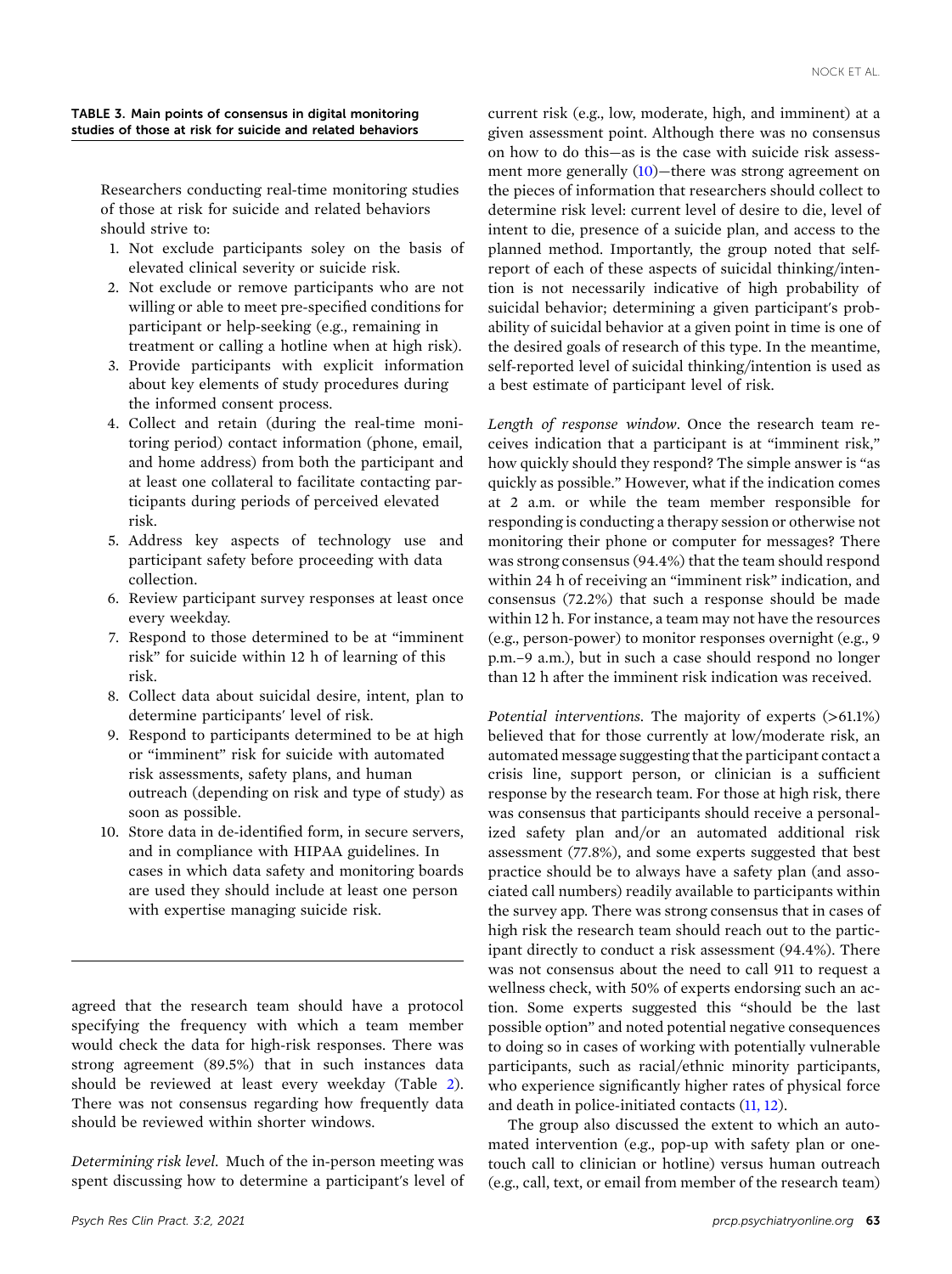should be used. There was strong consensus that automated interventions are sufficient for low risk and moderate risk situations, but that human outreach is preferred for high-risk situations and in studies of minors. Experts noted that automated outreach is sufficient in studies where participation is anonymous. There was strong consensus that researchers should formulate a personalized risk plan with each participant before the monitoring portion of the study begins to guide procedures for responding to instances in which participants do not respond to initial calls, texts, or emails from the research team (Table [2\)](#page-6-0). There also was strong consensus that in studies involving youth, a parent should be contacted in instances of non‐response by high‐risk adolescents.

*Participant removal.* An important question in the current context is whether participants should be removed (temporarily or permanently) from the study by the research team (vs. an individual participant's wish to discontinue), due to elevated risk of suicide or clinical severity or worsening. There was strong consensus among experts that no participants should be removed from real‐ time monitoring studies—as it is important to understand and be able to predict harmful behavior among those at all levels of risk, particularly those at highest risk.

*Data safety and monitoring.* Data and Safety Monitoring Boards (DSMBs) and Independent Safety Monitors (ISMs) often are required for NIMH‐supported grants.nih.gov/ grants/glossary.htm" title="http://grants.nih.gov/grants/ glossary.htm">clinical trials "to assure the safety of research participants, regulatory compliance, and the data integrity," (3, [13](#page-10-0)) but could be used in any study. One of their main functions is to review adverse events. There was not consensus on the requirement for DSMBs or ISMs in the case of real-time monitoring assessment studies. Approximately one-third (31.6%) of experts indicated that they are not needed for such studies, one‐half (47.4%) indicated they are needed but only for studies where participants are recruited because they are at high risk, and a smaller percentage (21.1%) indicated they should be required of all such studies. For those indicating that such studies should have a DSMB/ISM, there was strong consensus that there should be a requirement that such oversight is provided by someone with expertise managing suicide risk (Table [2\)](#page-6-0).

*Data security.* There was strong consensus that researchers conducting such research use secure web‐based platforms and de‐identified data storage, and consensus that HIPAA compliant platforms also should be used in such research.

#### **DISCUSSION**

Digital monitoring technologies provide unprecedented opportunities to advance the understanding of suicide and related behaviors. However, there are not yet accepted

guidelines regarding ethical and safety practices for conducting research studies in this area. We convened a panel of experts to attempt to reach consensus about key considerations in this area based on currently available data and perceived best practices. This panel of experts reached consensus on a number of key issues regarding ethical and safety practices for conducting digital monitoring studies with those at high clinical risk (Table [3\)](#page-8-0). Many of these aspirations reflect the need to expand study inclusion to participants with significant suicide risk, since historically they have been typically excluded from research. In many cases these aspirations also reflect the need for significant resources to enable researchers to conduct intensive longitudinal monitoring and real‐time risk management and intervention, which is not always possible. This consensus statement can help to guide researchers, funding agencies, and IRBs involved in the planning, conduct, and oversight of research studies in this area. Notably, the panel of experts discussed and endorsed the fact that these views are based on currently available data and thinking, and that these views may evolve over time as additional data and considerations become available—highlighting the need to revisit these ethical and safety considerations iteratively over time.

There also were several areas in which the panel did not reach consensus. These included: (a) determination of what constitutes low, moderate, high, and imminent risk for suicide and related behaviors; (b) determination of the most effective intervention for each risk level; and (c) the requirements for using DSMBs and ISMs for monitoring studies of this type. Reaching consensus on the first two areas requires additional empirical data. Historically, determinations about level of risk for suicide and related behaviors and the most appropriate response (e.g., hospitalization) have been made primarily based on clinical judgment and decision‐making. Recent advances in electronic record‐keeping and machine learning have significantly enhanced the ability to predict suicidal and related behaviors, [\(14–16\)](#page-10-0) and similar innovations are needed in studies of real‐time digital monitoring. Still absent from all such studies are data on the most effective intervention for a particular person at a particular time point—a long‐ standing question in mental health research and practice [\(17\)](#page-11-0). Efforts to address questions such as this are currently underway  $(18, 19)$  $(18, 19)$  $(18, 19)$  and hopefully will provide guidance that can be used to update the current consensus at that time.

This panel of experts considered, but did not sufficiently discuss, several related topics that require further attention. These include further incorporation of research participants' perspectives; consideration of issues unique to children and adolescents; issues unique to other behaviors such as substance use (e.g., if/how to intervene if the research team believes a person may operate an automobile while intoxicated?); and issues unique to other digital platforms such as social media apps. The current effort represents a key step toward providing consensus guidance on safety and ethical practices for conducting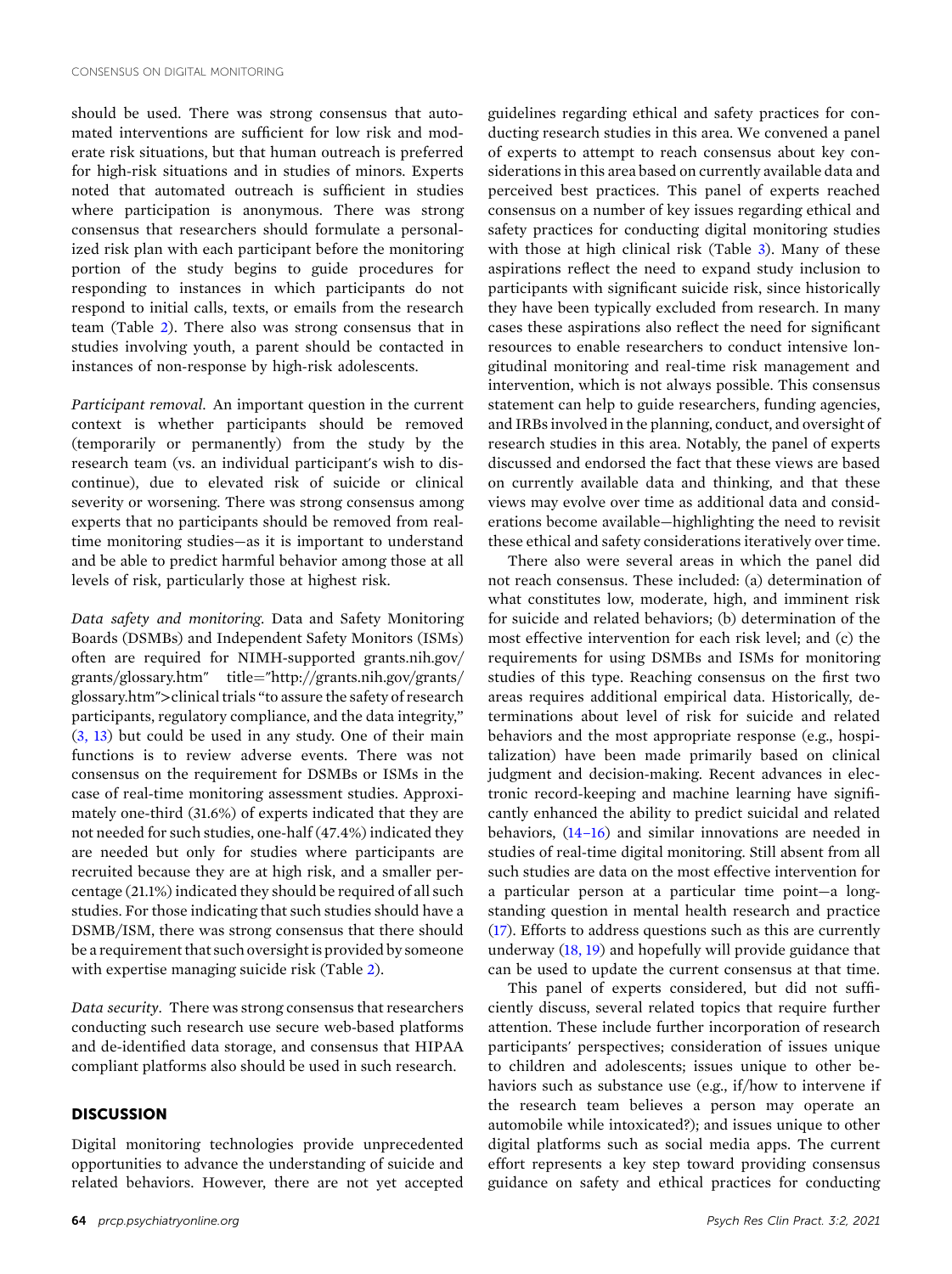<span id="page-10-0"></span>digital monitoring studies with those at high clinical risk. Additional, iterative efforts are needed to provide ongoing guidance on these important topics.

#### **AUTHOR AND ARTICLE INFORMATION**

Department of Psychology, Harvard University, Cambridge, Massachusetts (Nock, Bentley, Castro‐Ramirez, Lee, Millner, Mou, Rankin); Department of Psychiatry, Massachusetts General Hospital, Boston, Massachusetts (Nock, Abraham, Bentley, Huffman, Mou); Franciscan Children's, Boston, Massachusetts (Nock, Buonopane, Millner); Department of Psychology, Rutgers University, New Brunswick, New Jersey (Kleiman); Department of Clinical Research, Massachusetts General Hospital, Research Ethics Consultation Unit, Boston, Massachusetts (Abraham); Department of Psychiatry, University of Pittsburgh School of Medicine, Pittsburgh, Pennsylvania (Brent); Department of Counseling and Clinical Psychology, Teachers College, Columbia University, New York, New York (Cha); Department of Biostatistics, University of Michigan School of Public Health, Ann Arbor, Michigan (Dempsey); National Suicide Prevention Lifeline, vibrant Emotional Health, New York, New York (Draper); Department of Psychology, Old Dominion University, Norfolk, Virginia (Glenn); American Foundation for Suicide Prevention, New York, New York (Harkavy‐Friedman); Department of Psychiatry, McLean Hospital, Belmont, Massachusetts (Hollander, Wheelis); Department of Biostatistics, Harvard T.H. Chan School of Public Health, Boston, Massachusetts (Onnela); Massachusetts Institute of Technology, MIT Media Lab, Cambridge, Massachusetts (Picard); Harvard University, Office of the General Counsel, Cambridge, Massachusetts (Quay); Department of IRB Administration, Harvard University, Cambridge, Massachusetts (Sewards); Department of Psychiatry, Beth Israel Deaconess Medical Center, Boston, Massachusetts (Torous); University of Washington, Behavioral Research and Therapy Clinics, Seattle, Washington (Whiteside); National Institute of Mental Health, Office of Clinical Research, Bethesda, Maryland (Siegel, Ordóñez); National Institute of Mental Health, Special Advisor to the Director on Suicide Research, Bethesda, Maryland (Pearson). National Suicide Prevention

#### Send correspondence to Dr. Nock ([nock@wjh.harvard.edu](mailto:nock@wjh.harvard.edu)).

Dr. Nock receives research support from NIMH, DoD, US Air Force, Chet and Will Griswold Suicide Prevention Fund, and For the Love of Travis; and receives royalties from Macmillan, Pearson, the American Psychological Association Press, and UptoDate. Dr. Brent receives research support from NIMH, AFSP, the Once Upon a Time Foundation, and the Beckwith Foundation; receives royalties from Guilford Press, from the electronic self-rated version of the C-SSRS from eRT, Inc., and from performing duties as an UptoDate Psychiatry Section Editor; receives consulting fees from Healthwise; and receives Honoraria from the Klingenstein Third Generation Foundation for scientific board membership and grant review. Dr. Glenn received royalties from UpToDate. Dr. Mou receives consulting fees from Valera Health, a digital health startup. Dr. Onnela receives his sole compensation as a faculty member of Harvard University. His research at the Harvard T.H. Chan School of Public Health is supported by research awards from the National Institutes of Health, Otsuka Pharmaceutical, Boehringer Ingelheim, and Apple. He received an unrestricted gift from Mindstrong Health in 2018. He is a cofounder and board member of a recently established commercial entity that operates in digital phenotyping.

Dr. Picard receives royalties on patents for her inventions owned by MIT, and is a co-founder and shareholder of Empatica, Inc., where she also serves as Chairman of the Board of Directors and consults part‐time as Chief Scientist. She is a shareholder of Affectiva, Inc., which licenses some of her patents from MIT. At MIT her lab's research is funded by a consortium of over seventy companies, including Novartis, Takeda, Biogen, GSK, Roche, Merck, UCB, and dozens of technology and service firms listed at <https://www.media.mit.edu/posts/member-companies/>.

Her research receives directed awards from the Massachusetts General Hospital (via NIH), from the Abdul Latif Jameel Clinic for Machine Learning in Health, and from NEC, Takeda, TCS, Hyundai, Dentsu, and POLA. She receives speaker fees through talks arranged by Stern Strategy. Dr. Torous receives unrelated research support from Otsuka. Drs. Abraham, Bentley, Buonopane, Cha, Dempsey, Draper, Harkavy‐Friedman, Hollander, Huffman, Kleiman, Millner, Ordóñez, Pearson, Siegel, Quay, Wheelis, Whiteside and Mr./Mrs./Ms. Castro‐Ramirez, Lee, Rankin, Sewards report no financial relationships with commercial interests.

This work was supported by funding from the Chet and Will Griswold Suicide Prevention Fund, For the Love of Travis, and from the National Institute of Mental Health (NIMH). The views represented here do not necessary represent those of the NIMH.

This is an open access article under the terms of the Creative Commons Attribution‐NonCommercial License, which permits use, distribution and reproduction in any medium, provided the original work is properly cited and is not used for commercial purposes.

© 2020 The Authors. *Psychiatric Research and Clinical Practice* published by Wiley Periodicals LLC. on behalf of the American Psychiatric Association.

Received September 14, 2020; revised October 21, 2020; accepted October 24, 2020.

#### **REFERENCES**

- 1. Nahum‐Shani I, Smith SN, Spring BJ, et al: Just‐in‐Time adaptive interventions (JITAIs) in mobile health: key components and design principles for ongoing health behavior support. Ann Behav Med. 2018; 52(6):446–462
- 2. Kleiman EM, Nock MK: Advances in scientific possibilities offered by real‐time monitoring technology. Psychiatry. 2017; 80(2):118–124
- 3. Siegel G: Conducting research with participants at elevated risk for suicide: Considerations for researchers. Bethesda, MD: National Institute for Mental Health, 2020
- 4. Pearson JL, Stanley B, King CA, et al: Intervention research with persons at high risk for suicidality: Safety and ethical considerations. J Clin Psychiatry. 2001; 62(Suppl 25):17–26
- 5. Oquendo MA, Stanley B, Ellis SP, et al: Protection of human subjects in intervention research for suicidal behavior. Am J Psychiatry. 2004; 161(9):1558–1563
- 6. Dalkey N, Helmer O: An experimental application of the delphi method to the use of experts. Manag Sci. 1963; 9(3):351–515
- 7. Eubank BH, Mohtadi NG, Lafave MR, et al: Using the modified Delphi method to establish clinical consensus for the diagnosis and treatment of patients with rotator cuff pathology. BMC Med Res Methodol. 2016; 16(56):1–15.
- 8. Landeta J: Current validity of the Delphi method in social sciences. Technol Forecast Soc Change. 2005; 73:467–482
- 9. Hasson F, Keeney S, McKenna H: Research guidelines for the Delphi survey technique. J Adv Nurs. 2000; 32(4):1008–1015
- 10. Millner AJ, Nock MK: Self‐injurious thoughts and behaviors. in: A guide to assessments that work, 2nd ed. Edited by Mash EJ, Hunsley J. New York, NY: Oxford University Press, 2018:193–216.
- 11. Edwards F, Lee H, Esposito M: Risk of being killed by police use of force in the United States by age, race‐ethnicity, and sex. Proc Natl Acad Sci U S A. 2019; 116(34):16793–16798
- 12. Davis E, Whyde A, Langton L: Contacts between police and the public, 2015: in: Bureau of Justice Statistics. Edited by Scoville C, TomasJ.Washington,DC:USDepartmentofJustice,2018.pp.1–33.
- 13. NIMH: Guidance for developing a data and safety monitoring plan for clinical trials sponsored by NIMH. Bethesda, MD: National Institute for Mental Health, 2015
- 14. Barak‐Corren Y, Castro VM, Javitt S, et al: Predicting suicidal behavior from longitudinal electronic health records. Am J Psychiatry. 2017; 174(2):154–162